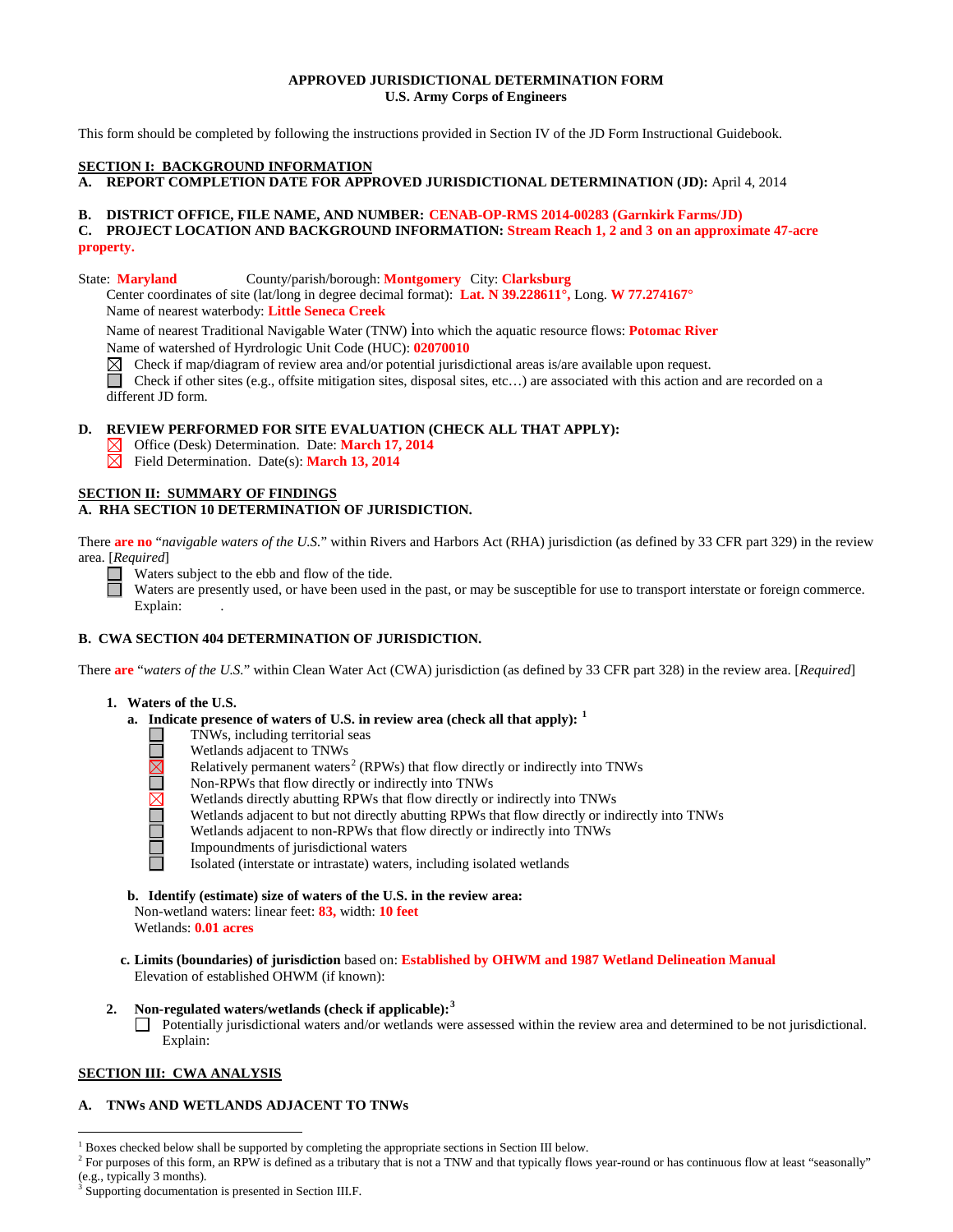**The agencies will assert jurisdiction over TNWs and wetlands adjacent to TNWs. If the aquatic resource is a TNW, complete Section III.A.1 and Section III.D.1. only; if the aquatic resource is a wetland adjacent to a TNW, complete Sections III.A.1 and 2 and Section III.D.1.; otherwise, see Section III.B below**.

**1. TNW** 

Identify TNW: .

Summarize rationale supporting determination: .

#### **2. Wetland adjacent to TNW**

Summarize rationale supporting conclusion that wetland is "adjacent": .

#### **B. CHARACTERISTICS OF TRIBUTARY (THAT IS NOT A TNW) AND ITS ADJACENT WETLANDS (IF ANY):**

**This section summarizes information regarding characteristics of the tributary and its adjacent wetlands, if any, and it helps determine whether or not the standards for jurisdiction established under Rapanos have been met.** 

**The agencies will assert jurisdiction over non-navigable tributaries of TNWs where the tributaries are "relatively permanent waters" (RPWs), i.e. tributaries that typically flow year-round or have continuous flow at least seasonally (e.g., typically 3 months). A wetland that directly abuts an RPW is also jurisdictional. If the aquatic resource is not a TNW, but has year-round (perennial) flow, skip to Section III.D.2. If the aquatic resource is a wetland directly abutting a tributary with perennial flow, skip to Section III.D.4.**

**A wetland that is adjacent to but that does not directly abut an RPW requires a significant nexus evaluation. Corps districts and EPA regions will include in the record any available information that documents the existence of a significant nexus between a relatively permanent tributary that is not perennial (and its adjacent wetlands if any) and a traditional navigable water, even though a significant nexus finding is not required as a matter of law.**

**If the waterbody[4](#page-1-0) is not an RPW, or a wetland directly abutting an RPW, a JD will require additional data to determine if the waterbody has a significant nexus with a TNW. If the tributary has adjacent wetlands, the significant nexus evaluation must consider the tributary in combination with all of its adjacent wetlands. This significant nexus evaluation that combines, for analytical purposes, the tributary and all of its adjacent wetlands is used whether the review area identified in the JD request is the tributary, or its adjacent wetlands, or both. If the JD covers a tributary with adjacent wetlands, complete Section III.B.1 for the tributary, Section III.B.2 for any onsite wetlands, and Section III.B.3 for all wetlands adjacent to that tributary, both onsite and offsite. The determination whether a significant nexus exists is determined in Section III.C below.**

- **1. Characteristics of non-TNWs that flow directly or indirectly into TNW**
	- **(i) General Area Conditions:** Watershed size: Drainage area: Average annual rainfall: Average annual snowfall:

#### **(ii) Physical Characteristics:**

(a) Relationship with TNW:

 $\Box$  Tributary flows directly into TNW. Tributary flows through tributaries before entering TNW. Project waters are approximately river miles from TNW. Project waters are river miles from RPW. Project waters are aerial (straight) miles from TNW. Project waters are aerial (straight) miles from RPW. Project waters cross or serve as state boundaries. Explain:.

Identify flow route to  $TNW<sup>5</sup>$  $TNW<sup>5</sup>$  $TNW<sup>5</sup>$ : Tributary stream order, if known:

(b) General Tributary Characteristics (check all that apply):<br> **Tributary** is:  $\Box$  Natural **Tributary** is:

Artificial (man-made). Explain: . Manipulated (man-altered). Explain:

<span id="page-1-0"></span> <sup>4</sup> Note that the Instructional Guidebook contains additional information regarding swales, ditches, washes, and erosional features generally and in the arid West.

<span id="page-1-1"></span> $<sup>5</sup>$  Flow route can be described by identifying, e.g., tributary a, which flows through the review area, to flow into tributary b, which then flows into TNW.</sup>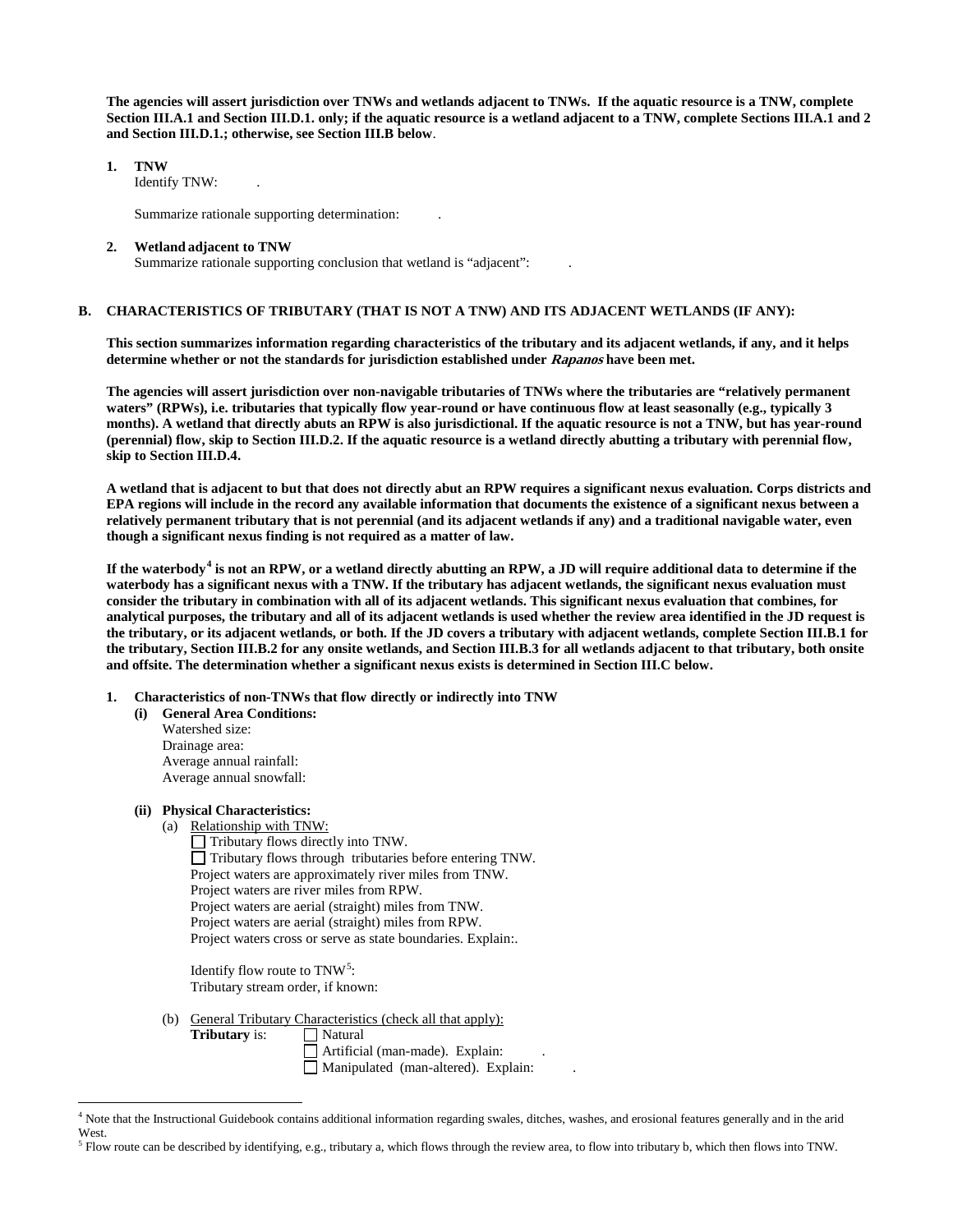|     | Tributary properties with respect to top of bank (estimate):<br>Average width: approximately<br>Average depth: approximately<br>Average side slopes:                                                                                                                                                                                                                                                                                                                                                                                                                                                                                           |
|-----|------------------------------------------------------------------------------------------------------------------------------------------------------------------------------------------------------------------------------------------------------------------------------------------------------------------------------------------------------------------------------------------------------------------------------------------------------------------------------------------------------------------------------------------------------------------------------------------------------------------------------------------------|
|     | Primary tributary substrate composition (check all that apply):<br><b>Silts</b><br>Sands<br>Concrete<br>Cobbles<br>Muck<br>Gravel<br>Bedrock<br>Vegetation. Type/% cover:<br>Other. Explain:                                                                                                                                                                                                                                                                                                                                                                                                                                                   |
|     | Tributary condition/stability<br>Presence of run/riffle/pool complexes. Explain:<br>Tributary geometry:<br>Tributary gradient (approximate average slope):                                                                                                                                                                                                                                                                                                                                                                                                                                                                                     |
| (c) | Flow:<br>Tributary provides for:<br>Estimate average number of flow events in review area/year:<br>Describe flow regime:<br>Other information on duration and volume:                                                                                                                                                                                                                                                                                                                                                                                                                                                                          |
|     | Surface flow is: Characteristics:<br>Subsurface flow: Explain findings:<br>$\Box$ Dye (or other) test performed:                                                                                                                                                                                                                                                                                                                                                                                                                                                                                                                               |
|     | Tributary has (check all that apply):<br>$\Box$ Bed and banks<br>OHWM <sup>6</sup> (check all indicators that apply):<br>clear, natural line impressed on the bank<br>the presence of litter and debris<br>changes in the character of soil<br>destruction of terrestrial vegetation<br>shelving<br>the presence of wrack line<br>vegetation matted down, bent, or absent<br>sediment sorting<br>leaf litter disturbed or washed away<br>scour<br>multiple observed or predicted flow events<br>sediment deposition<br>water staining<br>abrupt change in plant community<br>other (list):<br>$\Box$ Discontinuous OHWM. <sup>7</sup> Explain: |
|     | If factors other than the OHWM were used to determine lateral extent of CWA jurisdiction (check all that apply):<br>High Tide Line indicated by:<br>Mean High Water Mark indicated by:<br>oil or scum line along shore objects<br>survey to available datum;<br>fine shell or debris deposits (foreshore)<br>physical markings;<br>physical markings/characteristics<br>$\Box$ vegetation lines/changes in vegetation types.<br>tidal gauges<br>other (list):                                                                                                                                                                                  |
|     | (iii) Chemical Characteristics:<br>Characterize tributary (e.g., water color is clear, discolored, oily film; water quality; general watershed characteristics, etc.).<br>Explain:                                                                                                                                                                                                                                                                                                                                                                                                                                                             |
|     | Identify specific pollutants, if known:<br>(iv) Biological Characteristics. Channel supports (check all that apply):<br>Riparian corridor. Characteristics (type, average width):<br>Wetland fringe. Characteristics:<br>Habitat for:<br>Federally Listed species. Explain findings:<br>Fish/spawn areas. Explain findings:<br>Other environmentally-sensitive species. Explain findings:<br>Aquatic/wildlife diversity. Explain findings:                                                                                                                                                                                                     |
|     |                                                                                                                                                                                                                                                                                                                                                                                                                                                                                                                                                                                                                                                |

<span id="page-2-1"></span><span id="page-2-0"></span> <sup>6</sup> A natural or man-made discontinuity in the OHWM does not necessarily sever jurisdiction (e.g., where the stream temporarily flows underground, or where the OHWM has been removed by development or agricultural practices). Where there is a break in the OHWM that is unrelated to the waterbody's flow regime (e.g., flow over a rock outcrop or through a culvert), the agencies will look for indicators of flow above and below the break.<br><sup>7</sup>Ibid.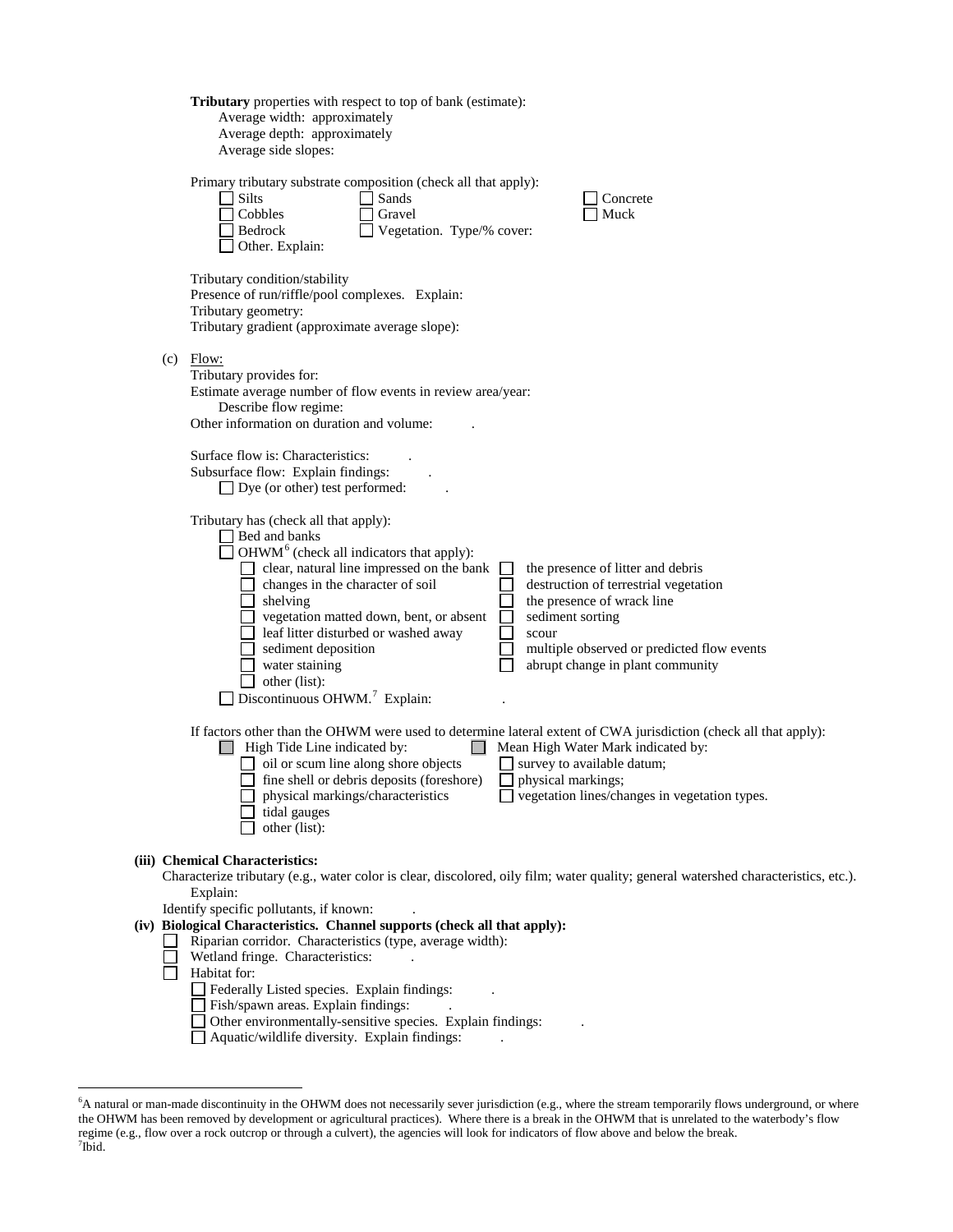#### **2. Characteristics of wetlands adjacent to non-TNW that flow directly or indirectly into TNW (i) Physical Characteristics:**

- (a) General Wetland Characteristics: Properties: Wetland size: Wetland type. Explain: Wetland quality. Explain: The wetlands are natural . Project wetlands cross or serve as state boundaries. Explain: .
- (b) General Flow Relationship with Non-TNW: Flow is: Explain: Surface flow is**:** Characteristics: .

Subsurface flow: Explain findings:  $\Box$  Dye (or other) test performed:

(c) Wetland Adjacency Determination with Non-TNW:

 $\Box$  Directly abutting  $\Box$  Not directly abutting.

- Discrete wetland hydrologic connection. Explain:
- $\Box$  Ecological connection. Explain:
- $\Box$  Separated by berm/barrier. Explain:

### (d) Proximity (Relationship) to TNW

Project wetlands are river miles from TNW. Project waters are aerial (straight) miles from TNW. Flow is from: Estimate approximate location of wetland as within floodplain.

### **(ii) Chemical Characteristics:**

Characterize wetland system (e.g., water color is clear, brown, oil film on surface; water quality; general watershed characteristics; etc.). Explain:

Identify specific pollutants, if known: .

#### **(iii) Biological Characteristics. Wetland supports (check all that apply):**

- Riparian buffer. Characteristics (type, average width):
- Vegetation type/percent cover. Explain:
- $\Box$ Habitat for:
	- $\Box$  Federally Listed species. Explain findings:
	- Fish/spawn areas. Explain findings: .
	- Other environmentally-sensitive species. Explain findings: .
	- $\Box$  Aquatic/wildlife diversity. Explain findings:

### **3. Characteristics of all wetlands adjacent to the tributary (if any)**

All wetland(s) being considered in the cumulative analysis:

Approximately acres in total are being considered in the cumulative analysis.

For each wetland, specify the following:

Directly abuts? (Y/N) Size (in acres) Directly abuts? (Y/N) Size (in acres)

Summarize overall biological, chemical and physical functions being performed:

### **C. SIGNIFICANT NEXUS DETERMINATION**

**A significant nexus analysis will assess the flow characteristics and functions of the tributary itself and the functions performed by any wetlands adjacent to the tributary to determine if they significantly affect the chemical, physical, and biological integrity of a TNW. For each of the following situations, a significant nexus exists if the tributary, in combination with all of its adjacent wetlands, has more than a speculative or insubstantial effect on the chemical, physical and/or biological integrity of a TNW. Considerations when evaluating significant nexus include, but are not limited to the volume, duration, and frequency of the flow of water in the tributary and its proximity to a TNW, and the functions performed by the tributary and all its adjacent wetlands. It is not appropriate to determine significant nexus based solely on any specific threshold of distance (e.g. between a**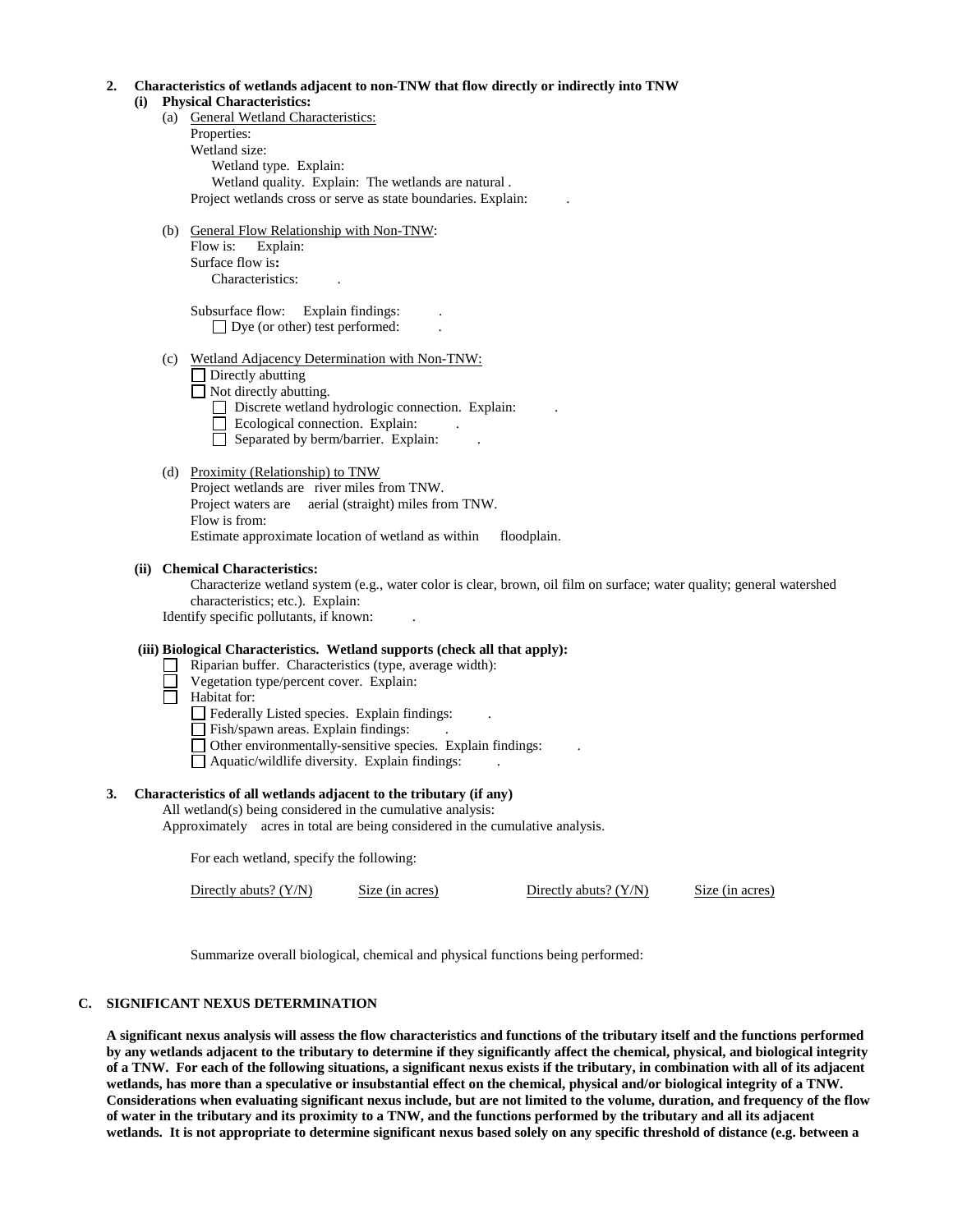**tributary and its adjacent wetland or between a tributary and the TNW). Similarly, the fact an adjacent wetland lies within or outside of a floodplain is not solely determinative of significant nexus.** 

#### **Draw connections between the features documented and the effects on the TNW, as identified in the** *Rapanos* **Guidance and discussed in the Instructional Guidebook. Factors to consider include, for example:**

- Does the tributary, in combination with its adjacent wetlands (if any), have the capacity to carry pollutants or flood waters to TNWs, or to reduce the amount of pollutants or flood waters reaching a TNW?
- Does the tributary, in combination with its adjacent wetlands (if any), provide habitat and lifecycle support functions for fish and other species, such as feeding, nesting, spawning, or rearing young for species that are present in the TNW?
- Does the tributary, in combination with its adjacent wetlands (if any), have the capacity to transfer nutrients and organic carbon that support downstream foodwebs?
- Does the tributary, in combination with its adjacent wetlands (if any), have other relationships to the physical, chemical, or biological integrity of the TNW?

Note: the above list of considerations is not inclusive and other functions observed or known to occur should be documented below:

- **1. Significant nexus findings for non-RPW that has no adjacent wetlands and flows directly or indirectly into TNWs.** Explain findings of presence or absence of significant nexus below, based on the tributary itself, then go to Section III.D:
- **2. Significant nexus findings for non-RPW and its adjacent wetlands, where the non-RPW flows directly or indirectly into TNWs.** Explain findings of presence or absence of significant nexus below, based on the tributary in combination with all of its adjacent wetlands, then go to Section III.D:
- **3. Significant nexus findings for wetlands adjacent to an RPW but that do not directly abut the RPW.** Explain findings of presence or absence of significant nexus below, based on the tributary in combination with all of its adjacent wetlands, then go to Section III.D:
- **D. DETERMINATIONS OF JURISDICTIONAL FINDINGS. THE SUBJECT WATERS/WETLANDS ARE (CHECK ALL THAT APPLY):**
- **1. TNWs and Adjacent Wetlands.** Check all that apply and provide size estimates in review area:<br>
TNWs: linear feet width (ft). Or. acres. width  $(ft)$ , Or, □ Wetlands adjacent to TNWs: acres.
- **2. RPWs that flow directly or indirectly into TNWs.**

 $\boxtimes$  Tributaries of TNWs where tributaries typically flow year-round are jurisdictional. Provide data and rationale indicating that tributary is perennial:

Tributaries of TNW where tributaries have continuous flow "seasonally" (e.g., typically three months each year) are jurisdictional. Data supporting this conclusion is provided at Section III.B. Provide rationale indicating that tributary flows seasonally:

Provide estimates for jurisdictional waters in the review area (check all that apply):

- Tributary waters: **83** linear feet (ft); **10 ft width**.
- Other non-wetland waters: acres.

Identify type(s) of waters: .

### **3. Non-RPWs[8](#page-4-0) that flow directly or indirectly into TNWs.**

Provide estimates for jurisdictional waters within the review area (check all that apply):

- Tributary waters: **140** linear feet **3-6** width (ft). **a** Tributary waters: **140** lines
	-

Identify type(s) of waters: **.**

### **4. Wetlands directly abutting an RPW that flow directly or indirectly into TNWs.**

 $\boxtimes$  Wetlands directly abut RPW and thus are jurisdictional as adjacent wetlands.

- $\boxtimes$  Wetlands directly abutting an RPW where tributaries typically flow year-round. Provide data and rationale indicating that tributary is perennial in Section III.D.2, above. Provide rationale indicating that wetland is directly abutting an RPW: **Visual observation that the wetlands are immediately abutting the stream channel**
- Wetlands directly abutting an RPW where tributaries typically flow "seasonally." Provide data indicating that tributary is seasonal in Section III.B and rationale in Section III.D.2, above. Provide rationale indicating that wetland is directly abutting an RPW:

<span id="page-4-0"></span>Provide acreage estimates for jurisdictional wetlands in the review area : **0.01 acres**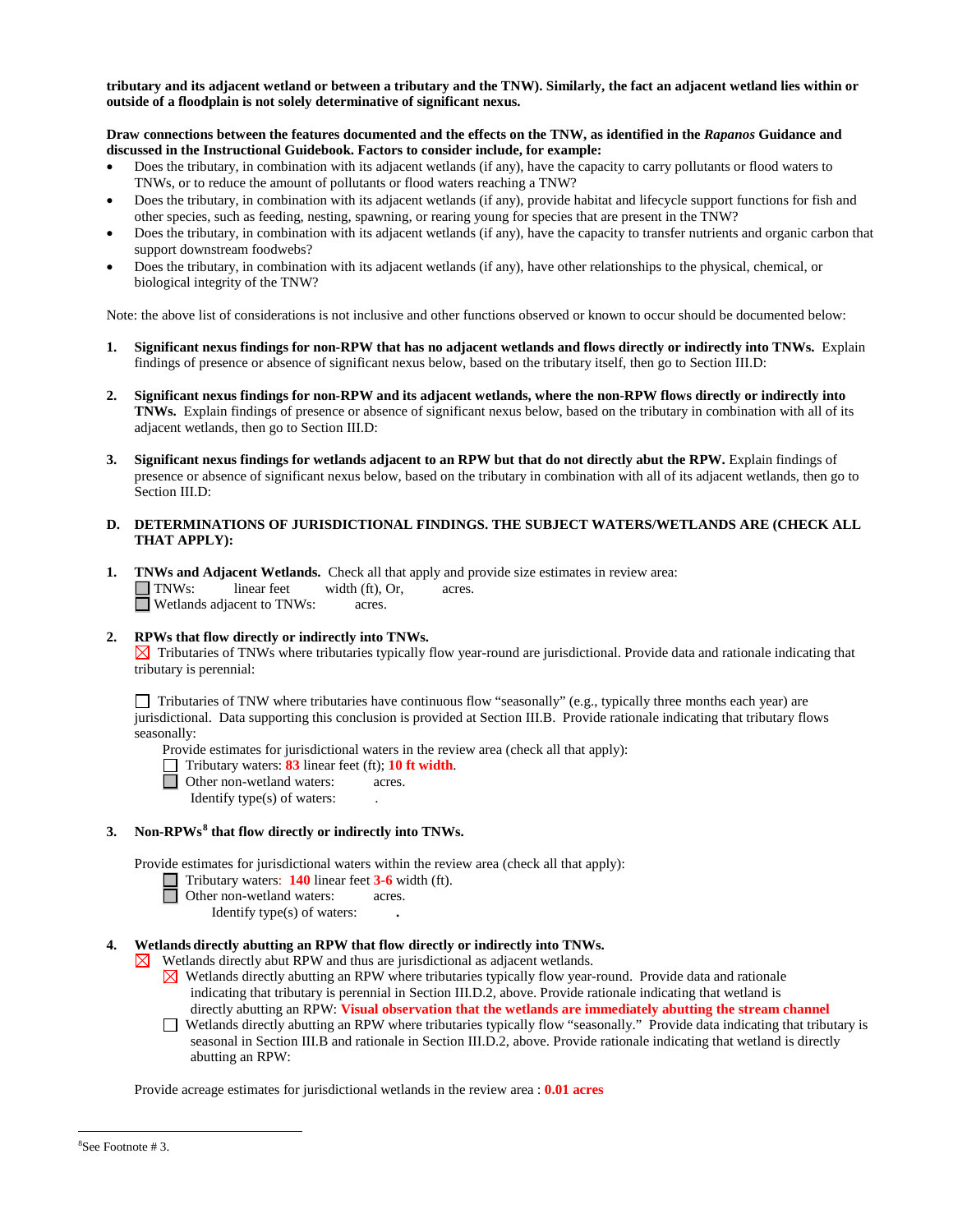#### **5. Wetlands adjacent to but not directly abutting an RPW that flow directly or indirectly into TNWs.**

- Wetlands that do not directly abut an RPW, but when considered in combination with the tributary to which they are adjacent and with similarly situated adjacent wetlands, have a significant nexus with a TNW are jurisidictional. Data supporting this conclusion is provided at Section III.C.
	- Provide acreage estimates for jurisdictional wetlands in the review area: acres.

### **6. Wetlands adjacent to non-RPWs that flow directly or indirectly into TNWs.**

Wetlands adjacent to such waters, and have when considered in combination with the tributary to which they are adjacent and with similarly situated adjacent wetlands, have a significant nexus with a TNW are jurisdictional. Data supporting this conclusion is provided at Section III.C.

Provide estimates for jurisdictional wetlands in the review area: acres.

### **7. Impoundments of jurisdictional waters. [9](#page-5-0)**

As a general rule, the impoundment of a jurisdictional tributary remains jurisdictional.

- Demonstrate that impoundment was created from "waters of the U.S.," or
- Demonstrate that water meets the criteria for one of the categories presented above (1-6), or
- $\Box$ Demonstrate that water is isolated with a nexus to commerce (see E below).

#### **E. ISOLATED [INTERSTATE OR INTRA-STATE] WATERS, INCLUDING ISOLATED WETLANDS, THE USE, DEGRADATION OR DESTRUCTION OF WHICH COULD AFFECT INTERSTATE COMMERCE, INCLUDING ANY SUCH WATERS (CHECK ALL THAT APPLY):[10](#page-5-1)**

- which are or could be used by interstate or foreign travelers for recreational or other purposes.
- from which fish or shellfish are or could be taken and sold in interstate or foreign commerce.

which are or could be used for industrial purposes by industries in interstate commerce.

 $\Box$ Interstate isolated waters.Explain: .

Other factors.Explain:

#### **Identify water body and summarize rationale supporting determination:** .

Provide estimates for jurisdictional waters in the review area (check all that apply):

- Tributary waters: 0 linear feet 0 width (ft).
- $\Box$ Other non-wetland waters:0 acres.
	- Identify type(s) of waters: **.**
- Wetlands:0 acres.

#### **F. NON-JURISDICTIONAL WATERS, INCLUDING WETLANDS (CHECK ALL THAT APPLY):**

- If potential wetlands were assessed within the review area, these areas did not meet the criteria in the 1987 Corps of Engineers Wetland Delineation Manual and/or appropriate Regional Supplements.
- **Review area included isolated waters with no substantial nexus to interstate (or foreign) commerce.** 
	- Prior to the Jan 2001 Supreme Court decision in "*SWANCC*," the review area would have been regulated based solely on the "Migratory Bird Rule" (MBR).
- Waters do not meet the "Significant Nexus" standard, where such a finding is required for jurisdiction.
- Other: (explain, if not covered above):

Provide acreage estimates for non-jurisdictional waters in the review area, where the sole potential basis of jurisdiction is the MBR factors (i.e., presence of migratory birds, presence of endangered species, use of water for irrigated agriculture), using best professional judgment (check all that apply):

Non-wetland waters (i.e., rivers, streams): linear feet width (ft).  $\Box$ 

Lakes/ponds: acres.

Other non-wetland waters: acres. List type of aquatic resource:

Wetlands: acres.

Provide acreage estimates for non-jurisdictional waters in the review area that do not meet the "Significant Nexus" standard, where such a finding is required for jurisdiction (check all that apply):

Non-wetland waters (i.e., rivers, streams):

- Lakes/ponds: acres.
- Other non-wetland waters: acres. List type of aquatic resource:

Wetlands: acres.

<span id="page-5-0"></span> <sup>9</sup> To complete the analysis refer to the key in Section III.D.6 of the Instructional Guidebook.

<span id="page-5-1"></span><sup>&</sup>lt;sup>10</sup> Prior to asserting or declining CWA jurisdiction based solely on this category, Corps Districts will elevate the action to Corps and EPA HQ for **review consistent with the process described in the Corps/EPA** *Memorandum Regarding CWA Act Jurisdiction Following Rapanos.*